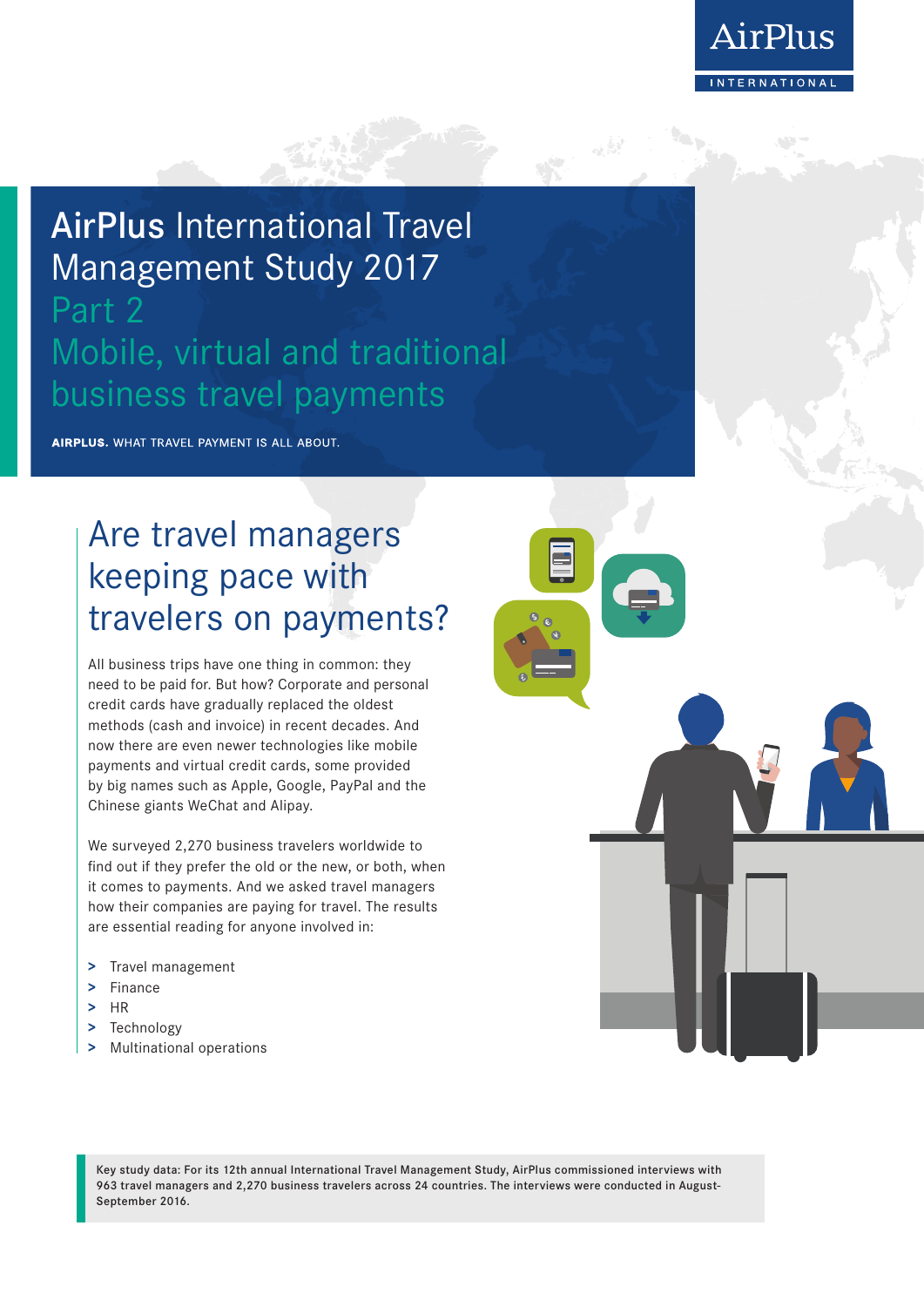### Strong but declining opposition to new players

Travel managers are more receptive than they were last year to using payment products from new-generation providers such as Apple, Google and PayPal. Even so, only 19 percent give a definite Yes to considering these disruptors for their travel programs. A much larger group of 42 percent still say No. The US is a major exception, with 59 percent saying Yes.

## Larger travel spenders are more progressive

Travel managers at companies with a high spend on travel (above 10 million euros or US dollars per year) are significantly more open to working with new payment players than those with low or medium spend. These figures suggest large spenders are more in tune with their travelers' thinking and are reacting faster to the "consumerization" of corporate travel.

## Security and data are travel managers' top selection criteria

Travel managers who consider using new payment products were asked about their most important criteria for doing so. Security dominated overall, with payment security first and data security second. But for high travel spenders, where process efficiency and financial integration are crucial strategic priorities, automated data feed into internal accounting systems headed the wishlist.



Top three reasons for rejecting new payment providers<sup>\*</sup> (No. of business travelers in %)

Ready to consider new payment products from e.g. Apple, Google and PayPal?\* (No. of travel managers in %)

Readiness to consider new payment products according to size of travel spend<sup>\*</sup> (No. of travel managers in %)

## International business travelers Much more enthusiastic about new disruptors



## International travel managers Fear of the new



Ready to consider new payment products from e.g. Apple, Google and PayPal?\* (No. of business travelers in %)

### Emerging markets lead the way as travelers embrace FinTech pioneers

Business travelers are much keener than their travel managers to use new entrants like Apple, Google and PayPal for business travel payments. More than 80 percent say Yes or Maybe, compared with 52 percent of travel managers. Enthusiasm is particularly high in non-Western markets, with 80 percent saying a straight Yes in Brazil, 66 percent in Turkey and 63 percent in India.



## Security is biggest concern for the doubters

Security is the number one reason for those travelers who say No to the new players, followed by lack of information about them. However, in some markets (for example 67 percent in Russia) the major explanation is that very few places exist where you can pay with these new providers.





 $\blacksquare$  Highest level of payment security **Automated data feed into internal accounting systems Data** security

**Acceptance network** 

#### Top four criteria for selecting new generation payment providers\* (No. of travel managers in %)



# China is the world's early adopter

The days of China trailing the rest of the world when it comes to payment and travel technology are gone. Today, the situation has reversed. China has leapfrogged the Western model of online booking and corporate credit cards and gone straight to

mobile booking and mobile payments.In the country's largest cities it is becoming increasingly common for citizens to go out without a purse or wallet and take only a mobile device instead, paying using products like WeChat and Alipay.

#### Examples of Chinese business travelers leading the world in the ITMS results include:

- **>** Only 2 percent say they would not consider using new payment providers, the joint-lowest figure for any country
- **>** 91 percent already make payments by mobile devices, the highest figure worldwide and way ahead of the global average of 44 percent
- **>** 60 percent make mobile payments for both personal and business expenses, the highest figure worldwide





**33%** Not secure

**22%** Very few areas where you can use it



**24%** Don't have enough information about this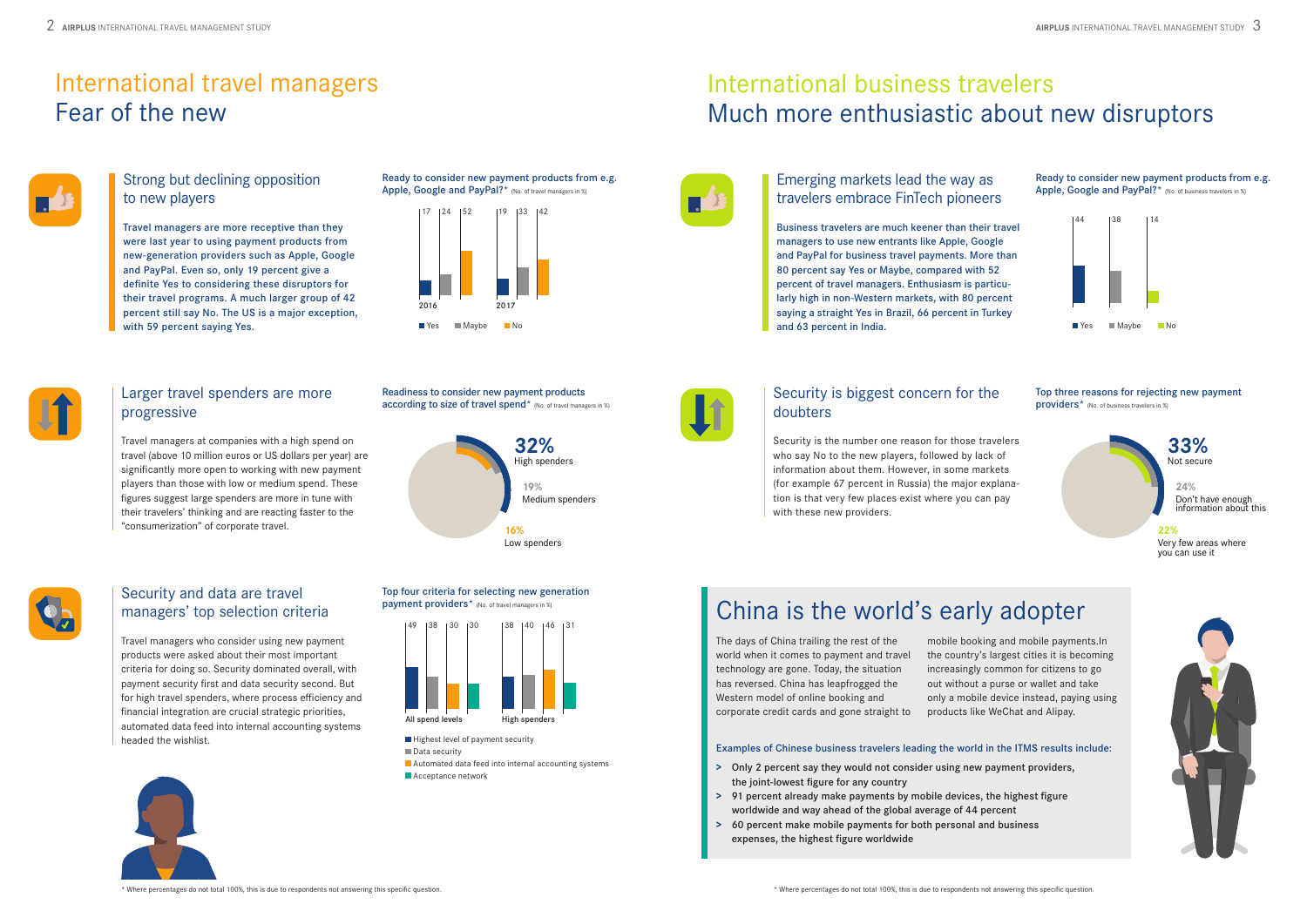#### Older payment methods remain popular

Corporate cards are the most common payment method used in companies either before or during business trips. The next three most common choices – cash, private cards and invoice – are not generally considered good practice. They are used more widely than lodge cards (also known as centrally billed accounts or lodge cards) and virtual credit cards, both of which are considered to be best corporate practice.

## High spenders more likely to follow payment best practice

Companies with a higher spend on travel are signficantly bigger users of the three payment methods – corporate credit cards, lodge cards and virtual credit cards – that are considered good corporate practice. Benefits include improved process efficiency and data reporting.



## Payment preferences vary significantly by country

Each of the 24 countries in the International Travel Management Study has a very different payment profile. The figures suggest businesses with multinational travel programs need several payment options to cover their global requirements.



# International business travelers Credit cards are the number one choice



## International travel managers How their companies pay for travel



## Travelers still like their corporate cards

Travelers' most preferred payment option during a business trip is plastic. Corporate credit cards are the firm favorites worldwide, followed by personal credit cards, just ahead of cash. Virtual payment options score low – but travelers may not always realize when virtual payments are being used on their behalf. In five countries (USA, UK, France, China and Brazil) personal cards are the most favored option.



## Cash back in fashion, while invoices are in decline

Surprisingly the number of travelers preferring cash has risen from 35 percent last year to 42 percent this time – the biggest change for any payment option in the study. A possible explanation is that travelers are visiting more out-of-the-way locations and may fear cards are not accepted. Invoices, increasingly regarded as an inefficient payment method, have declined in popularity.



Travel payment methods\* (No. of travel managers in %)

> **63%** Corporate credit card

> > **45%** Cash

**11%** Virtual

**10%** Pre-paid card



Top users of different payment methods\*

(No. of travel managers in %)





## Different payment methods have different national champions

As is the case for travel managers, travelers vary significantly by market in their preferred on-trip payment preferences. For example, Germany is the biggest fan of corporate cards and the USA of private credit cards, whereas payment apps are most popular in China and virtual payments in India. The figures suggest once again a one-method-fits-all approach does not work globally.













\* Where percentages do not total 100%, this is due to respondents not answering this specific question. \* Where percentages do not total 100%, this is due to respondents not answering this specific question.

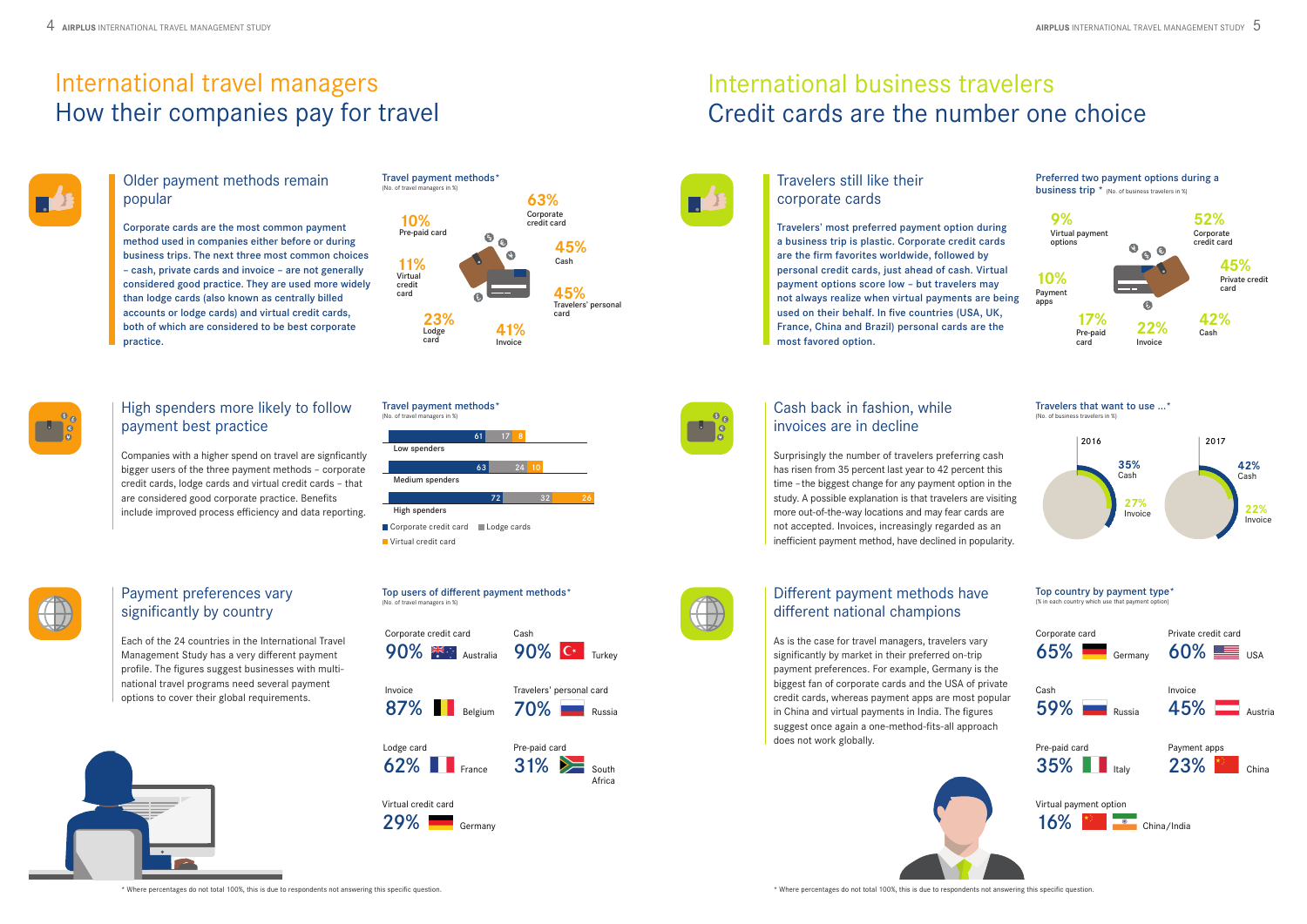### Businesses start to use virtual credit cards

Virtual credit cards have arrived. Last year fewer than 1 percent of respondents said their company was using this payment method. This year that figure has shot up to 11 percent. Although they have many applications, virtual cards are primarily used today as an alternative to corporate credit cards for hotel bills. Is it a coincidence that the number of companies using corporate cards this year has slipped from 66 to 63 percent? It is too early to reach any conclusions, but it is worth monitoring.

## Ease of use tops virtual credit card benefits

Virtual credit cards have a big future in payments, because they suit digital technologies very well and offer a wide range of benefits to travelers and employers alike. Among companies that already use virtual cards, the top three advantages are judged to be ease of use, security and ability to control exactly how each card number can be used, including maximum spend and the merchant.

## Cash advances haven't gone away

Issuing cash advances creates many problems. They are admin-heavy, insecure and lack transparency into what travelers spend. Yet in 2017 many businesses still operate this old-fashioned procedure. Only 38 percent of travel managers say their company no longer issues cash advances for business trips.

# International travelers Mobile payment has become normal



## International travel managers Balancing new and old payment practices

## Almost half of business travelers have paid via mobile

Business travelers paying by mobile device\* (No. of business travelers in %)

Using a mobile device as a payment tool is no longer tomorrow's world. In 2017 it is common practice. No fewer than 44 percent of business travelers worldwide say they already make mobile payments. On average European countries are more reserved than non-European countries. Only 35 percent of the European travelers are using mobile payments, while 55 percent of travelers from non-European countries use them. In the Asia-Pacific region 62 percent of all travelers use this technology.



## Mobile payment is a leapfrog technology

## Corporate mobile payment trails the consumer market

Mobile payment has taken off far quicker in emerging economies. By far the biggest user is China, followed by India and Brazil. Western Europe is lagging a long way behind. At least 44 percent of Italian business travelers use mobile payments. But in contrast only 24 percent of French travelers use it. Belgium has the biggest concerns about this method. Here only 21 percent of travelers use mobile payments.



Although 44 percent of corporate travelers have paid by mobile device, significantly more have made those payments for personal use than for business trips. As is the case with much digital technology, the corporate world is lagging behind the consumer world.







Top three benefits of virtual credit cards\*

f travel managers in %)

#### Companies that issue cash advances\* (No. of travel managers in %)



Business travelers paying by mobile phone\*

(No. of business travelers in %)





Used for both personal and business



Purpose for which business travelers have used mobile payments\* (No. of business travelers in %)